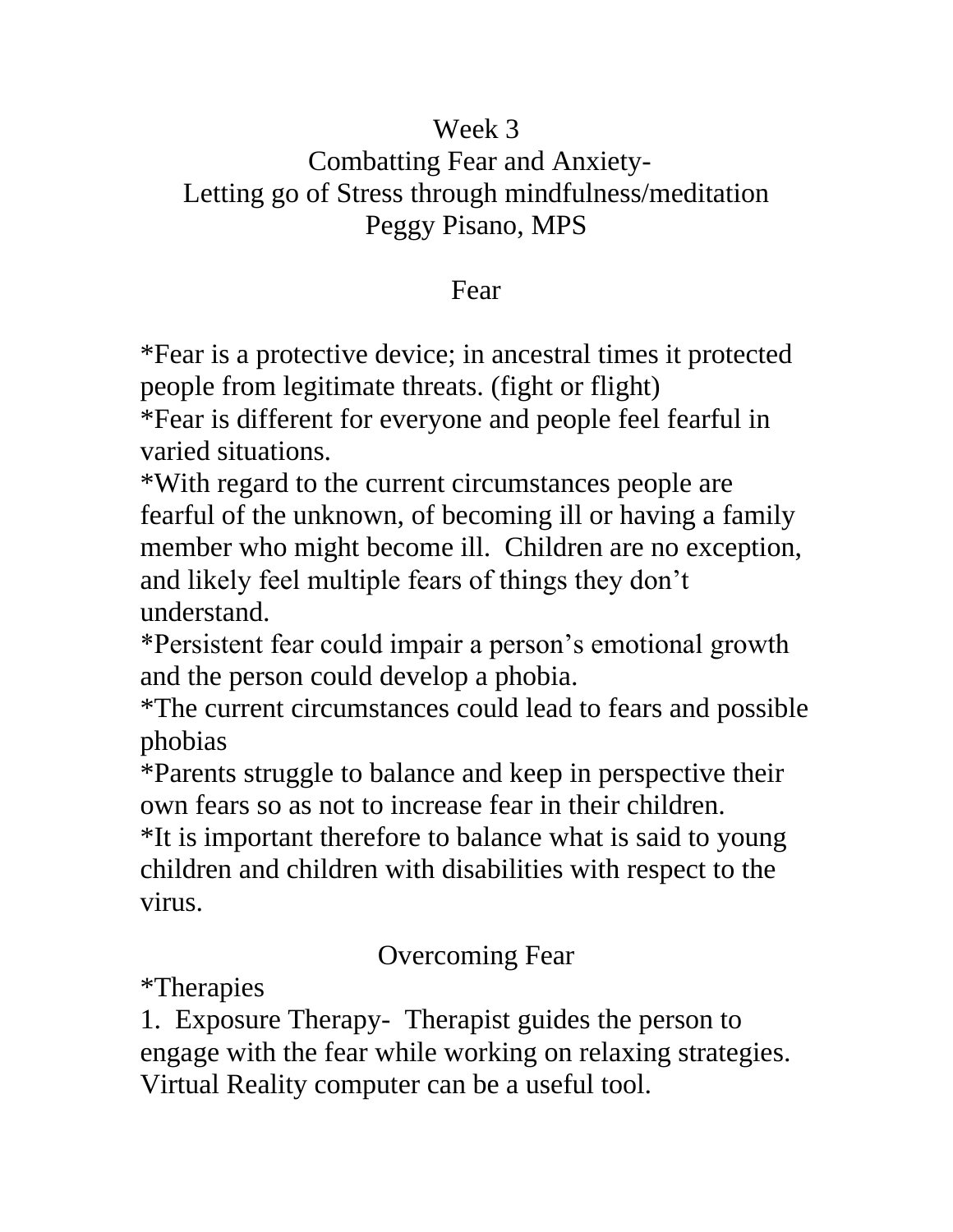2. Cognitive Behavioral Therapy- Therapist works on reframing and challenging the harmful beliefs.

\*If families are not currently working with a therapist similar yet limited work by parents can be done.

### Anxiety

Anxiety is described as feelings of tension, worried thoughts, physical changes such as increased blood pressure and increased heart rate.

Two kinds of anxiety: General anxiety and clinical anxiety \*General Anxiety- something that is a sort of uncomfortable feeling, that feeling you get when you step out of your comfort zone. Not all anxiety is bad, sometimes anxiety is a sign of danger that you shouldn't be doing something. Usually people can manage this and push through, it doesn't negatively impact one's ability to function. This level of anxiety is likely what we all are feeling now.

\* Clinical Anxiety- this is anxiety that makes it difficult for one to function. People might struggle to concentrate, they might feel unmotivated, withdraw and harbor extreme worries.

Coping with Fear and Anxiety

\*Allow children to feel what they feel and to also express those thoughts, feelings and emotions.

\*Try to let the feelings turn into actions that can help. Perhaps do something positive to help others. Review with